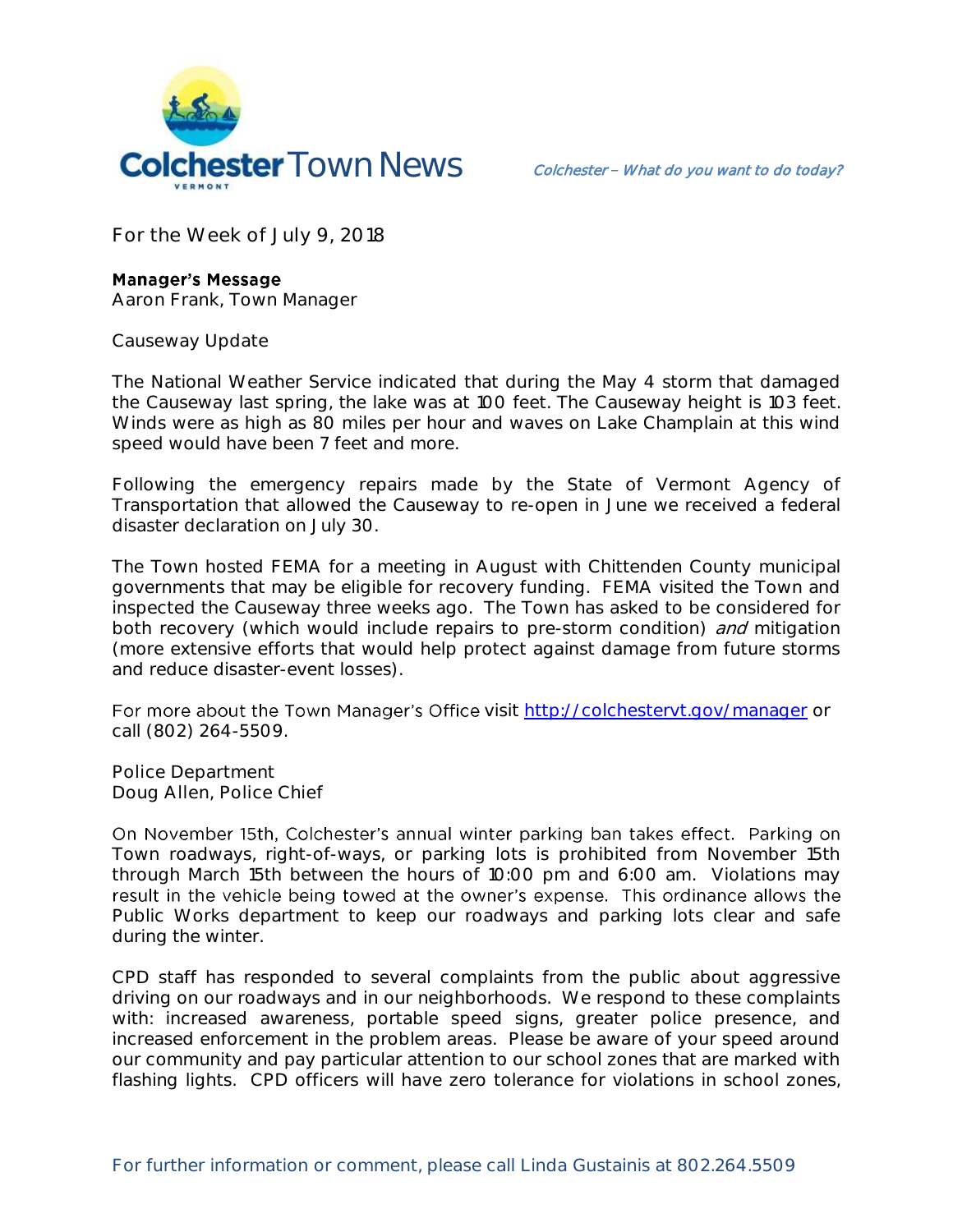

highway work zones, and any violations involving passing a stopped school bus with flashing red lights. And please remember - Heads Up, Phone Down.

CPD responded to 1105 calls for service in October. Those calls resulted in 27 persons charged with criminal offenses ranging from driving under the influence to felony domestic assault.

For more about the Town of Colchester Police Department visit <http://colchestervt.gov/police> or call (802) 264-5556 (non-emergency only).

**Rescue and Technical Rescue Squads Scott Crady, Rescue Chief**

- Colchester Rescue hosted a joint training with Mallets Bay Fire Department, Colchester Center Volunteer Fire Company, and Milton Rescue. The topic was Stoke Assessment. The Vermont State Medical Advisor, Dr. Dan Wolfson, is rolling out a pilot project which is the one of the first in the US for assessing Large Vessel Occlusions in the brain. This project is utilizing technology to help assess a patient with stroke symptoms to see if a proper assessment can be conducted in the field by EMS providers to diagnose this type of occlusion. If this project is successful it will help agencies that are in rural areas assess a stroke patient and then transport them to a facility that can remove the occlusion.
- There were 146 emergency medical calls for October 2018; this is an increase of 15 incidents from October 2017, with 131 incidents.

For more about Colchester Rescue, please visit [http://colchestervt.gov/rescue](http://colchestervt.gov/rescue/index.shtml) or call (802) 264-5990.

**Upcoming Town Meetings:** 

- Friends of the Library Meeting: (At Burnham Library) Wednesday, 11/14 6:30 7:30pm. A non-profit organization that supports the Library in a variety of ways including fund-raising, sponsoring programs throughout the year for adults and children, and volunteering time. Come if you're interested in volunteering or becoming a member!
- **Planning Commission:** 1st & 3rd Monday of the month, 7:00pm: Next meeting: Tuesday 11/20.
- Development Review Board: 2nd Wednesday of the month, 7:00pm. Next meeting: 11/14.
- **Recreation Advisory Board:** 2nd Wednesday of the month, 7:00am, Champlain Room, 2nd floor. Next meeting: 11/14